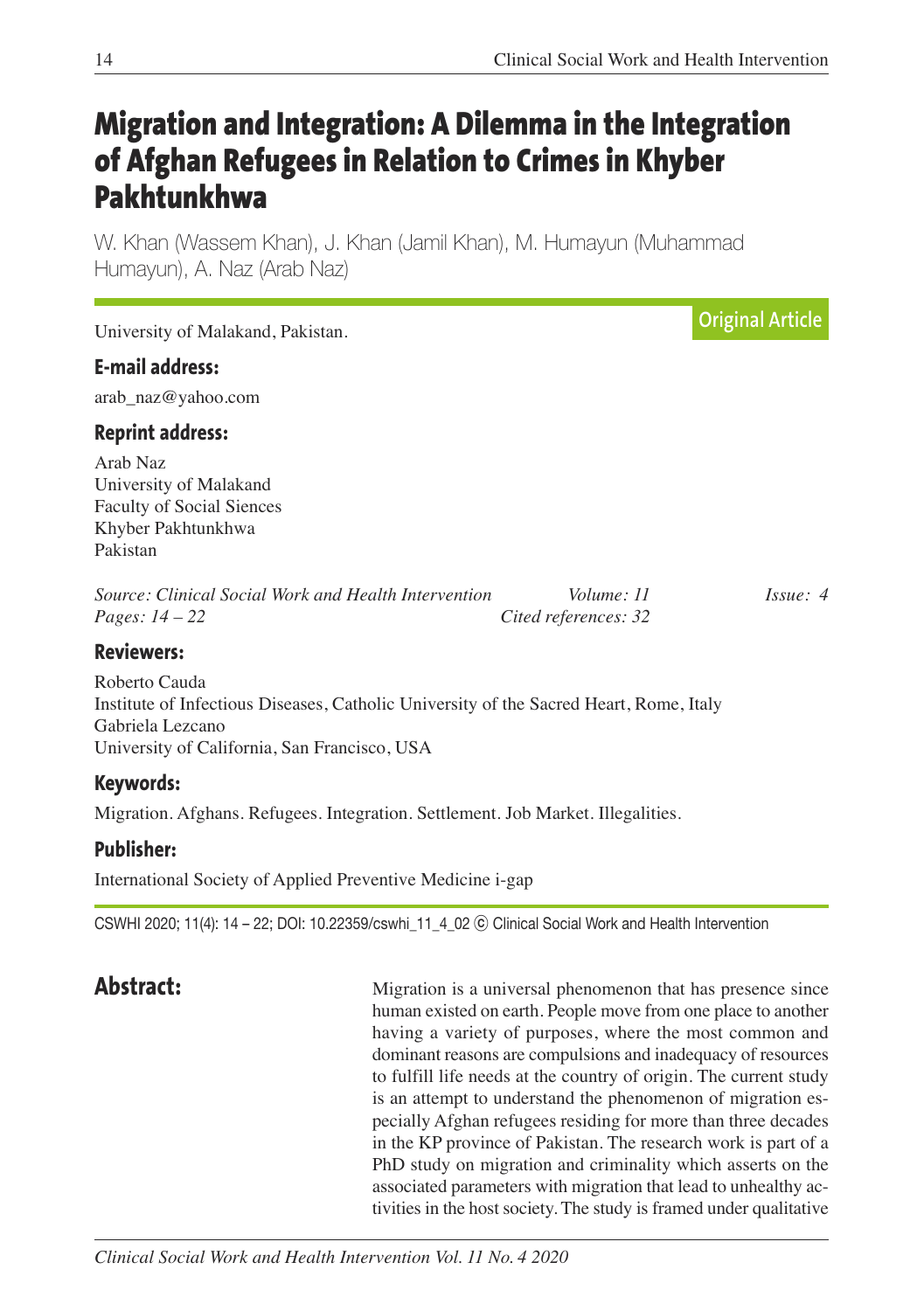research design utilizing the qualitative tools for data collection and thematic analysis in three major Divisions i.e. Peshawar, Mardan and Malakand of the province. The central and district jails were selected for identification of respondents and conduction of interviews to dig out the actual facts. The study concludes that unstable socio-political structure of the society diminishes the provision of basic rights to the Afghan refugees where the local masses consider them a threat to their socioeconomic, cultural and political existence. On the contrary, the Afghan refugees become expressive and reactionary and develop feelings of inferiority and deprivation when not given with the expected demands that lead to their mal-integration and mal-social-practices for their survival, integration and settlement.

# **Background of the Study**

People move from one place to another to fulfill their basic needs of life. In order to transgress borders, these movements are defined as international migration and treated with great concerns in receiving societies. The persons living for a period of one year outside their countries of origin are considered as international migrants, which are estimated as 214 million (in 2008) including labor force, refugees, asylum seekers, students and professionals in various fields constituting 3% of the total world population (Koser 2010).

Migration being an international phenomenon has given rise to a debate on multiculturalism and ethnic diversification where the people at the receiving end consider such movement a threat to their respective identities (Synder 2011). Research studies and official records emphasize that migration might be both 'voluntary' and 'involuntary'(Ministry of Foreign Affairs 2001), which is most often caused by political unrest, socioeconomic problems and insecurity in the underdeveloped countries. In addition, the emergence of globalization has strengthened such movement in terms of proactive as well as reactive migration (Richmond 1994).

Being a controversial and highly debated phenomenon, migration entails (both) productive and destructive repercussion on countries of (both) the origin and receiving of the mover. At their initial entry to the receiving country, the international migrants are faced with a number of issues ranging from their food and shelter to getting citizenship. It is generally understood that people moving from one place (especially their

origin) to another (mostly destination and nonnative) face hardships in their (re)settlement and adjustment.

In such a flow of hardship, the most common and foremost constrained object of their lives is their integration in the host society. Upon arrival into the host society, they come in conflict with a new culture and challenge the parental attitudes, behaviors, authorities and perceptions (Choudhry, Jandu, Mahal, Singh, Sohi-Pabla, Mutta 2002; Michel, 2004). As a result, the migrants get traumatized and caught in "bicultural expectations" (Segalm, Mayadas 2005). Most often, they are either less-integrated or disintegrated because of no family support and stability"; socio-economic networks; language proficiency; interpersonal skills; personal resilience (Carter, Polevnychok, Friesen, & Osborne 2008; Enns, 2008; MacKay, Tavares, 2005; Murdie 2008). Among these, the significant issue that the migrants are faced with is the receiving of education. They face difficulties in getting formal education as most of them do not inherit literary skills and a good academic background from their countries of origin (Rossiter; Rossiter 2009). Apart from education, migrants also face health problems during and on their arrival into the host societies. During their travel they are faced with poor health services including malnutrition, lack of access to proper health care services, and overcrowded camps (situated at both the sending and receiving societies) (Pavli, Maltezou 2017).

These parameters (along with dozens more) shake their social life with miseries. The diversity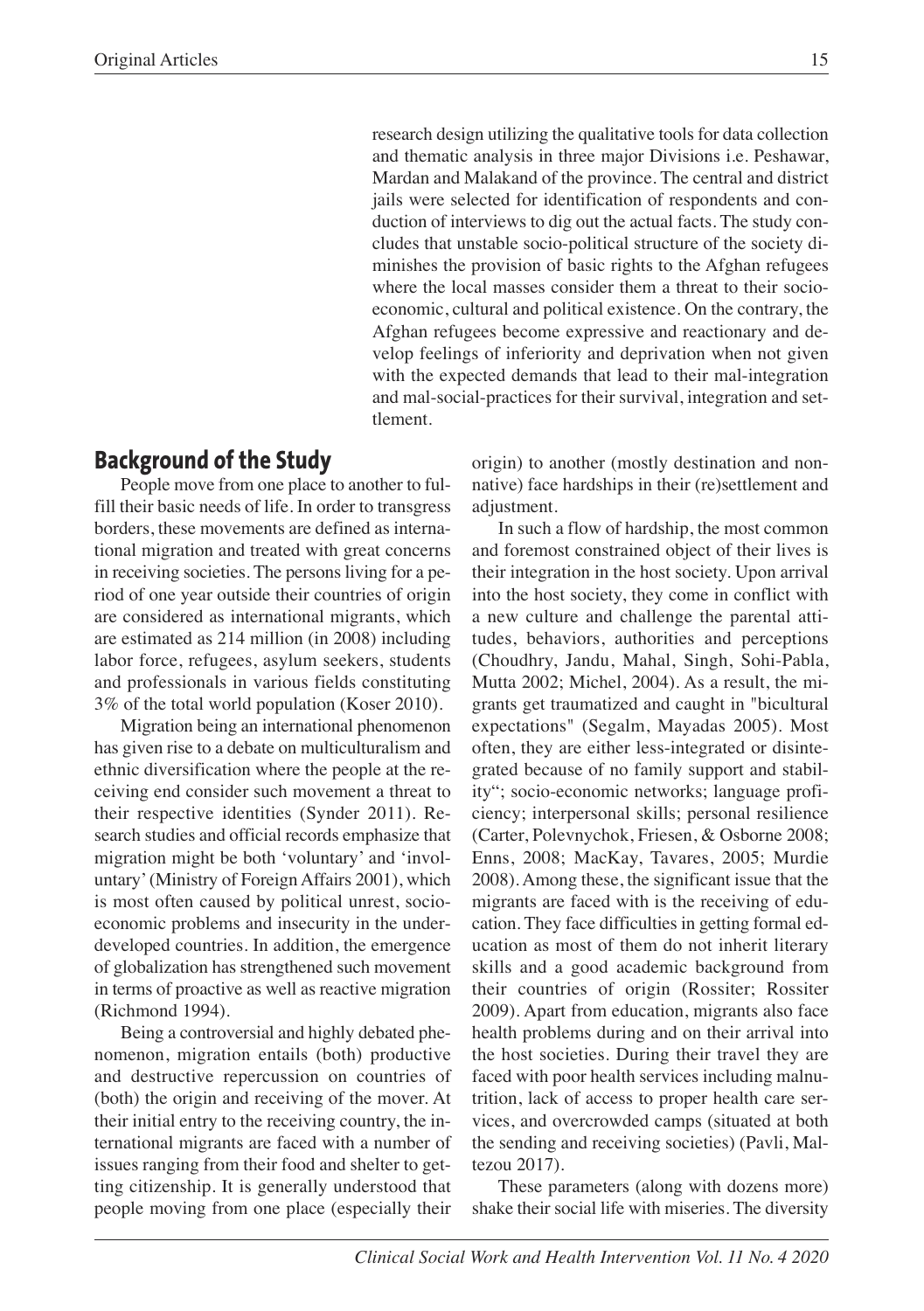in their settlement, the vulnerability of domestic workers and emerging trends of xenophobia add to already unfavorable scenarios and make them worse. The situation even becomes more exacerbated when these challenges lead them to indulge in illegal activities for their survival and existence. They lose the social capital and become involved in crimes, violence and gang activities (Gordon, 2000; Wortley, 2003; Wortley, Tanner 2007).

### **The Argument**

Migrants face problems almost everywhere on their arrival that mainly correspond to the issues of their reception and socio-economic adjustment/resettlement in host societies (Menvis 2010). Initially, they make their demands for water, food, housing, education, health services, sanitation and transportation, and in some cases for natural resources such as grazing and firewood (World Bank Report, 2011).

Migrants also bring with them some expectations into the host communities. They aspire for a job or a source for earning which is most often not favorable. They usually fail to properly assess the situation in labor market because most of them do not permit migrants due the overwhelming labor market, youth bulge, limited vacancies and government restrictions (Oucho, Williams 2005). With the migrant-status, in many countries they are usually not allowed to work, which diverts them towards illegal mechanisms and thus indulge in criminality (Menjívar, Lakhani 2016).

Relationally, the problems in accommodation usually force them to settle in slums. The infrastructure that exists such as sewage, water supply, medical services and sanitation services are badly affected so when they are settled in such areas that do not meet the required standard of life (Mberu, Ezeh, Chepngeno–Langat, Kimani, Oti 2013), which creates a sense of deprivation, inferiority and frustration among them to think negatively and engage illegality.

The slum-based-settlement paves the way for a new culture of miseries and vulnerabilities which compels the migrants to adopt a short way out that is more likely to be illegal. These illegalities (crimes) to which migrants are most frequently related are non-violent. In this context, the crimes data indicates that in migrants the most widely spread crimes are counterfeiting,

crimes against property (shoplifting or snatching, petty thefts) along-with in some instances the committing of violent crimes. Data concerning homicides show that the committing of the one third killings in the host communities is related to migrants (Savona, 1996). Migrants are also involved in crimes like drug abuse and trafficking, and violation of immigration laws in host communities. In response, the legal system instills punishments on migrants that are most often stricter than given to the natives for same misconducts. Resultantly, the migrants create a feeling of hatred and revolt for natives that further lead to the commission of expressive (violent) crimes in the host community (Savona, 1996).

The facts mentioned above might be elaborated in relative perspective in terms of the status of the receiving country. It is factually understood that the facilitation of migrants in stable and unstable countries must be different. A migrant entering to a developed country (first world) will be entertained appropriately while will be treated differently in the states that are suffering from instability (Third World). Similarly, Pakistan as a Third World country (suffering from economic, political, sectarian, educational etc. challenges) has received an alarming number of Afghan refugees since the Soviet occupation of Afghanistan in 1979.

Based on these facts, the integration of Afghan refugees in Pakistan is at the verge of deprivation and destitution. The country has witnessed almost 3 million refugees in 2017, which shows a significant number of Afghans in Pakistan (Khan 2017). The situation has been worsened when dire needs of the arriving population are not properly met and managed. They have struggled (and are still struggling) a long way for their existence, integration and survival in many aspects. Among these, the illegal way has been predominantly adopted when added by the diversity in their settlement, the vulnerability of domestic workers and proliferation of xenophobia among the arriving masses.

# **Objectives of the Study**

The current study is based on a broad objective i.e. 'investigation of the socio-economic problems in integration of Afghan refugees in relation to their involvement in crimes in Khyber Pakhtunkhwa'. In this context, two major indica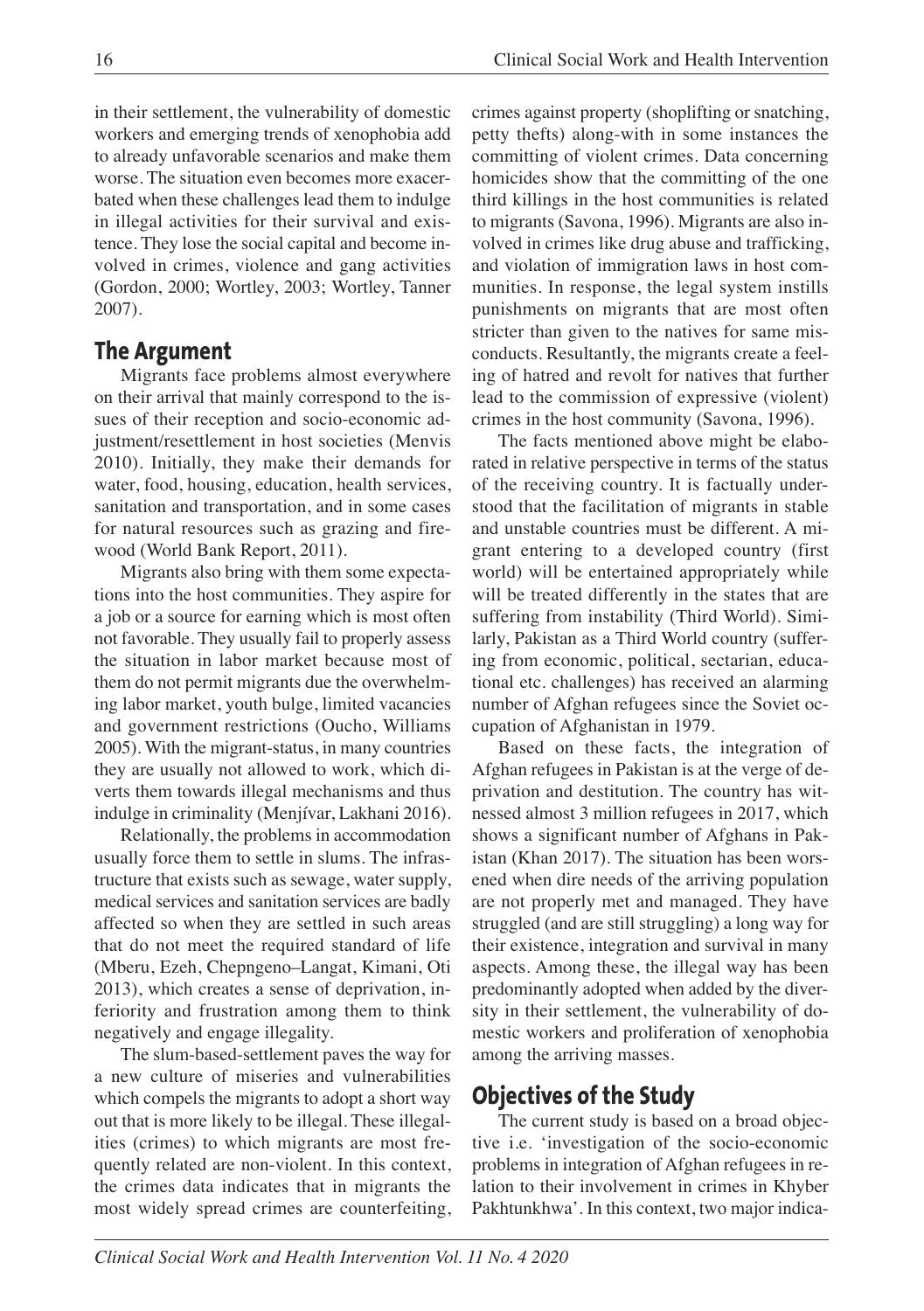tors have been identified, which play a dominant role in worsening the issue of their integration, which in-turn, lead them to adopt criminal and illegal ways for their settlement, integration and/or survival or existence. These objectives are:

To highlight the role of diversity in refugees' settlement in their mal-integration and criminal conducts

To investigate the vulnerability of domestic workers with a tendency to defective integration and criminality of Afghan refugees in the area

#### **Plan of Work/Methodology: Nature and Locale of the Study**

The study is framed under qualitative research design to assess and investigate subjects' (Afghan refugees') behaviors in terms of their integration and diversion/adoption to illegal means for survival and existence. The study is conducted in Khyber Pakhtunkhwa Province where the three major Divisions i.e. Peshawar (Central Jail Peshawar); Mardan (High Security Prison); Malakand (District Jail Malakand) are selected for study.

#### **Samples, Sampling Technique, Data Collection and Analysis**

The samples were conveniently selected from the mentioned jails qualifying the 4-point criterion i.e. (1) Afghan refugee, (2) a male, (3) above 18 years of age and (4) convicted for crime(s). Based on this, a total of 80 samples were selected and interviewed through an interview guide while the responses were recorded both on paper and audio recorder. In addition, three (03) Focus Group Discussions were also conducted with the subject respondents, where case studies and observation methods were also applied when deemed necessary. The collected data is thematically analyzed in terms of translation, transcription and narration to unfold the facts as below:

# **Diversity of Refugees' Settlement**

The resettlement process varies from group to group and context to context. It is neither a particular group nor a segment in society that faces difficulties in resettlement but also becomes difficult to resettle with in one's own ethnic group. Different researchers have reflected with different typologies of refugees' resettlement.

Colic-Peisker and Tilbury (2003) while working with Bosnian refugees in Australia argue that the refugees inheriting resources are likely to be easily settled. On the contrary, refugees characterized as 'endurers' and 'victims', who face multiple challenges of being forced to leave for resettlement in countries and communities in a vastly different social environment. Consequently, they suffer from mental health issues during their refuge and are likely to adopt a 'passive' approach to resettlement and will relatively live in social isolation and distance not only from the mainstream society, but also their "ethnic community" (Colic-Peisker, Tilbury 2003).

The ability to successfully resettle in receiving societies also depends on cultural distance, the displacement experience, and resilience of individuals in overcoming difficulties. However, it is argued that refugees should have access to a labor market. Keeping them out of labor markets will create a sense of deprivation, distress and tension and hinder their social integration and increase poverty (McColl et al. 2008). In this context, the empirical data asserts as

., We are peacefully living in our neighborhood and want to live with our community. They (the locals) call upon us and taunt us as 'kala ba zey (when will you leave)', 'mahajara ao da khrey jajara, dera khurey ao dera obasey (Oh migrant, you are the magazine (to be read as a weapon's magazine) of donkey, you eat more and then pee more', 'kabaliya khpal watan ta za kana halalom dy' (Oh man of Kabul, move back or I'll slaughter you) (An Afghan child expressed his feeling) we live away from them so we have not learnt anything from them."

..We cannot live with the locals because we are large in size (the family size), and unable to rent a house because they are expensive. We are also different from each other in terms of solemnizing our marriages as well as festivals. Your (locals) marriages are too expensive, and we are unable to do so, for example you give two- or three-times meal in a marriage and we provide only once. We are compelled to adopt the illegal means and earn illegally, because we don't have any support other than we offer labor. I was working with another Afghani (a cloth seller) and I stole some cloth to sell and earn. He caught me battered me so ferociously to make me insane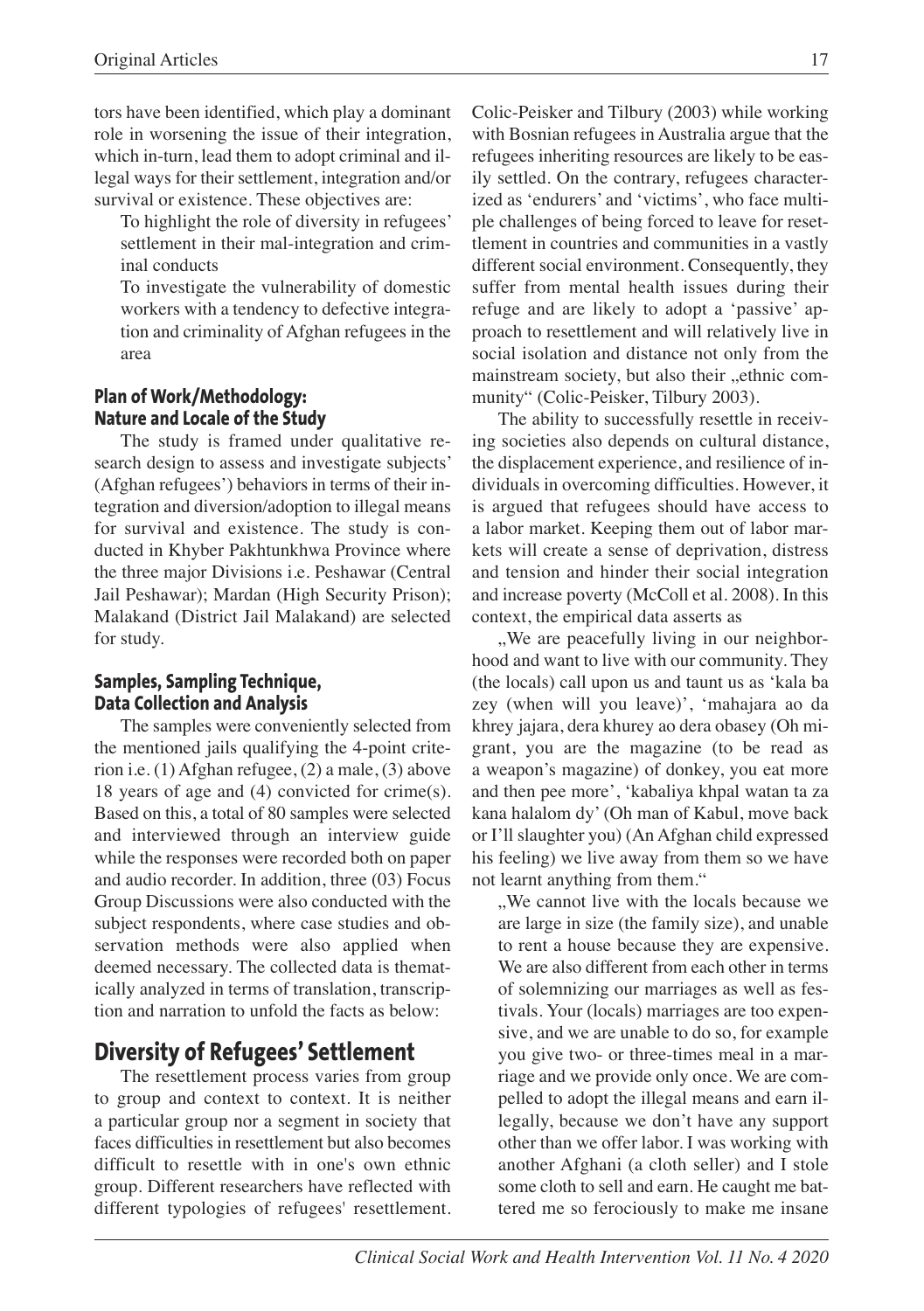and senseless. I'll do it again, because I have eight sisters and I am the only earner in the family. How can a person keep such a large family on daily wages, which is less than five hundred rupees a day?

Presently, I am not in a position to do any harm to others, but if I come into power, I'll behead and slaughter all Pakistanis, because I abhor them extremely. They are so cruel to us that they hadn't yet accepted us as humans. We are dealt inhumanly in Police stations, courts and by general public. I am powerless, because the law deals us differently here. We have to provide three Pakistani guarantors if arrested by police. Pakistanis are not accepting us as humans, so from where shall I find three men to offer my bail and become a guarantor. This discriminatory attitude is making me furious and hateful toward these people, which compels me to adopt the criminal and violent methods for survival."

# **Analysis and Discussion**

Settlement of strangers has always been an issue in the entire world. Migrants almost in all parts of the world are supposed to be strangers and outsiders. With the passage of time, they become so resembled with the host community that they consider themselves as insiders. Same is the case with Afghan refugees in Pakistan, where initially they intended to find only a shelter to live, while after spending decades, they are engulfed in local community to such an extent where their disapproval leads to disruption.

The empirical information also points to such fact that they have developed a long range of expectation in the local community. In addition, they are more associated in Khyber Pakhtunkhwa province because of lingual and cultural similarities in both the segments. In this context, the problem arises when the local community denies their equality and deals them absurdly which in most instances is not tolerated by the Afghans. The locals expect that they should be grateful, submissive and passionate towards few of the discriminatory practices in return of the benefits they are given with in such limited resources. Here the locals are confronting issues of poverty, unemployment, health services and education, etc. but still they have accommodated the huge burden of Afghans who (according to locals) are

occupying the market and scarce availability of jobs. Such a conflict of interests and expectations lead both the communities into conflicting situations and force the strangers to adopt the rebellious way for meeting their needs and integration. The primary data thus explicitly depicts that the intolerance of the locals makes the non-locals intolerants and compel them to integrate by force and settle in an unplanned manner which most often ends in violence and resumes in hatred.

#### **Vulnerability of Domestic Workers**

Refugees work both in formal and informal economies. However, the most available work is the household cleaning and childcare. Women are serving in homes and most of men are likely to find employment in the service sector working as chaueffeurs, deliverymen or gardeners. Refugee workers are also discriminated in terms of wages as compared to the local workers. It is also believed that refugees working as domestic workers are not protected by labor laws. Jureideni's (2009) study indicates that 10% of the respondents complained that they have been victims to sexual assaults, including rape, inappropriate touching and sexual demand and are fired when refusing such demands. As a result, many refugees are jobless in the local markets. Under such circumstances, refugees get insecure, deprived, frustrated and reported to resort to alternative means to fulfill their needs. Response from the local Afghan migrants reported in the following manner:

"I had to work for 5 rupees of wages. The wage level was higher in the market for the locals i.e. Rs.12. We did not fight for our wage with the local, the reason was we were poor and Afghans. I also managed for my home with the help of locals with whom I had come in contact. There was a hell of a difference. You (indicates himself, to be read as 'I') cannot tell your relatives that you were working as a laborer in Pakistan once you go back. The jobs we are offered in Pakistan are so cheap and menial that we feel ashamed of doing them, but we have to do them for our survival, otherwise we'll die of hunger. Such contemptuous treatment makes us frustrated and feeling to revolt arises from inside."

We (means  $I$  – original extracts reflect the word 'we') are working with Pakistani. We have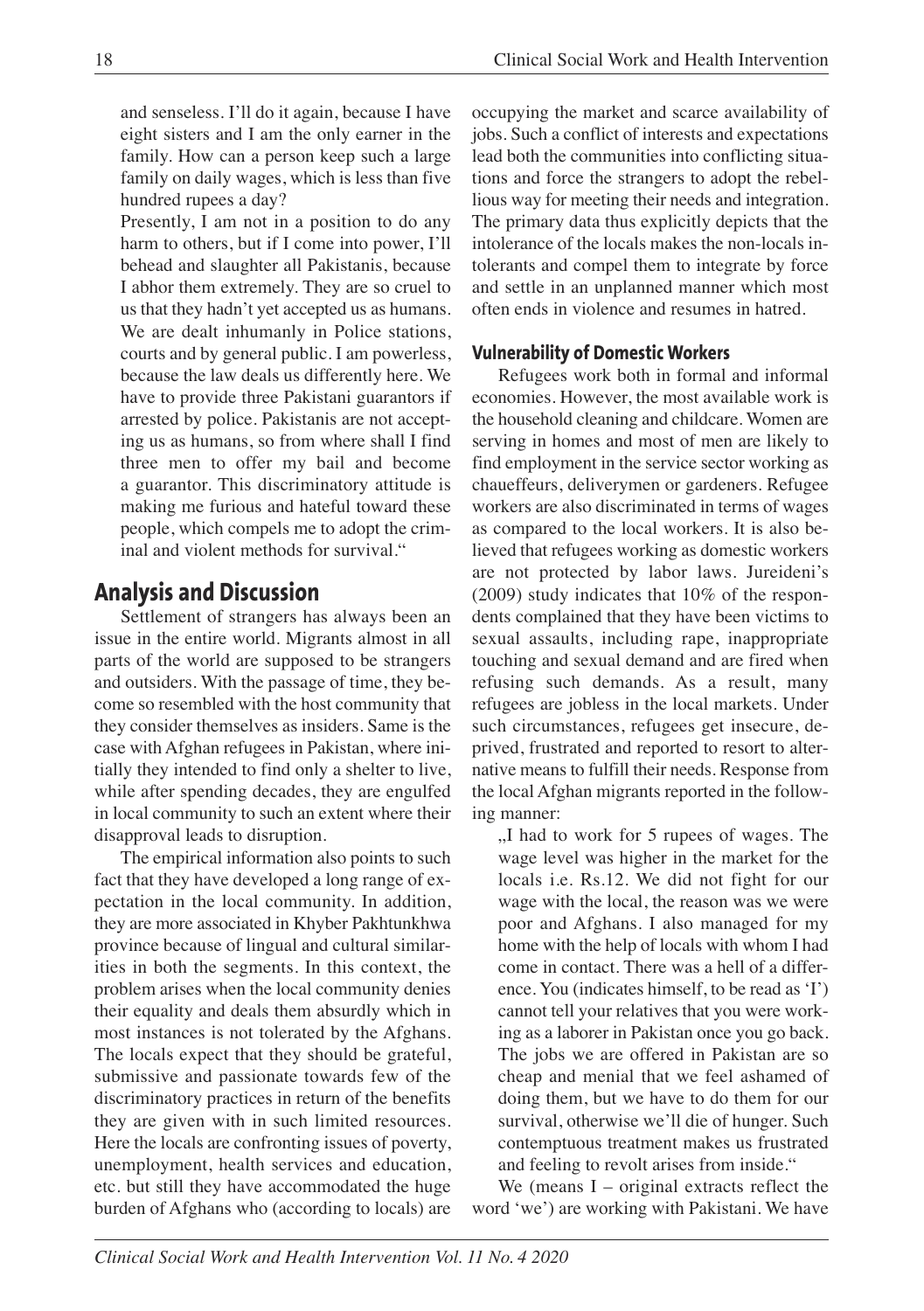no such problems with Pakistanis besides wages. Pakistanis are preferred on Afghanis; it is because of the threats and no jan pehchan (understanding and identity). We are paid less and late; Pakistanis are paid more and in-time; this is the only difference we are faced with. Now can you tell me, what is the extent of this discrimination – either minor or major?

In this context, market liberalization also causes deprivation, social unrest and disruptive behavior (Haruna 2015). The unequal status of the labor market is not only responsible for the poor economic performance but also affects social behavior which creates a sense of distrust and frustration among individuals leading them to crimes. In addition, Becker (1968) has argued on the link of income inequality with committing of crimes. He says that crimes would be committed if the potential benefits of illegal acts are greater than the costs of apprehensions. Thus, people resort to commit criminal behavior when it pays more than a job in labor market.

However, without the right to work, research works reveal that refugees seek a wide range of means to generate alternative income. These strategies are revealed to be used by both the natives and refugees (Lewis 2007). Crawley et al., (2011) have also recorded that few women and men have been resorted to engage in some irregular working as sex workers.

"I am taking ice (the methamphetamine drug). I enjoy sex when I am in habit of taking ice. Those who are rich will enjoy it most (with high laughter). I cannot say exactly but 20% of the whole society is involved in sexual relations. I am doing sex for taking satisfaction. You cannot imagine that how much money I can earn from such acts. I will not stop from doing such acts because we require a lot of money to fulfill our needs."

However, the studies independently note the involvement in crimes being the only strategy for survival. A survey conducted by Querton (2012) revealed that several women were found involved in sex works as means of their survival. While Phillimore and Goodson (2010) depict that since the women are susceptible to sexual abuse, their involvement in sex work is not attributed to the income resources but to other exchanges as well, such as accommodation. While on the other hand, men are more able to seek and resort to informal employment. The involvement in the informal economy is likely to be more prominent in refugees who are refused being asylum seekers (Taylor, 2009).

"I was working with a Pakistani for the last 20 years. He did not know that I was an Afghani but came to know when I took his money. I used to bring cars from other parts of the country. He had developed trust in me and even he never hesitated to transfer/transact money. One day he asked me to go to the bank and bring money. It was about one million rupees and I had not seen such a huge amount in my life. I took the money and absconded from the scene. I was arrested by police in Lahore brought to court. I confessed my crime and was imprisoned for seven years. I had thought that is better to take a huge money which I had in hand than I could earn in half a century."

### **Analysis and Discussion**

The third world has long been confronted with dozens of malpractices: the social structure is distorted; the economic structure is unable to hold the standard of life; the political institution is not capable of bringing order in society which brings adversity in social life. In such scenarios, the advent of strangers to such a community and in such a large proportion in no time worsens the situation. The literary and empirical discussion asserts that Pakistan and Afghanistan are no way structurally and administratively dissimilar. Although there might be a difference in their progress, Pakistan with such a huge population is still struggling to provide medium level life standards to its masses. In the meanwhile, the arrival of vast Afghan refugees was an unbearable responsibility for Pakistani society. In such conditions, both the parties (Paki and Afghani) are in the right. Being similar in terms of culture, language and religion, the Afghan migrants consider themselves rightful of being treated with respect, honor and equality, while contrary to this, the Pakistanis are complaining of this wrong decision to encompass more than 3 million extra population. The KP province particularly has been most vulnerable in this context, where domestic workers are deprived of the already scarce opportunities for jobs. On the other hand, the complaint of Afghanis might be acceptable that they are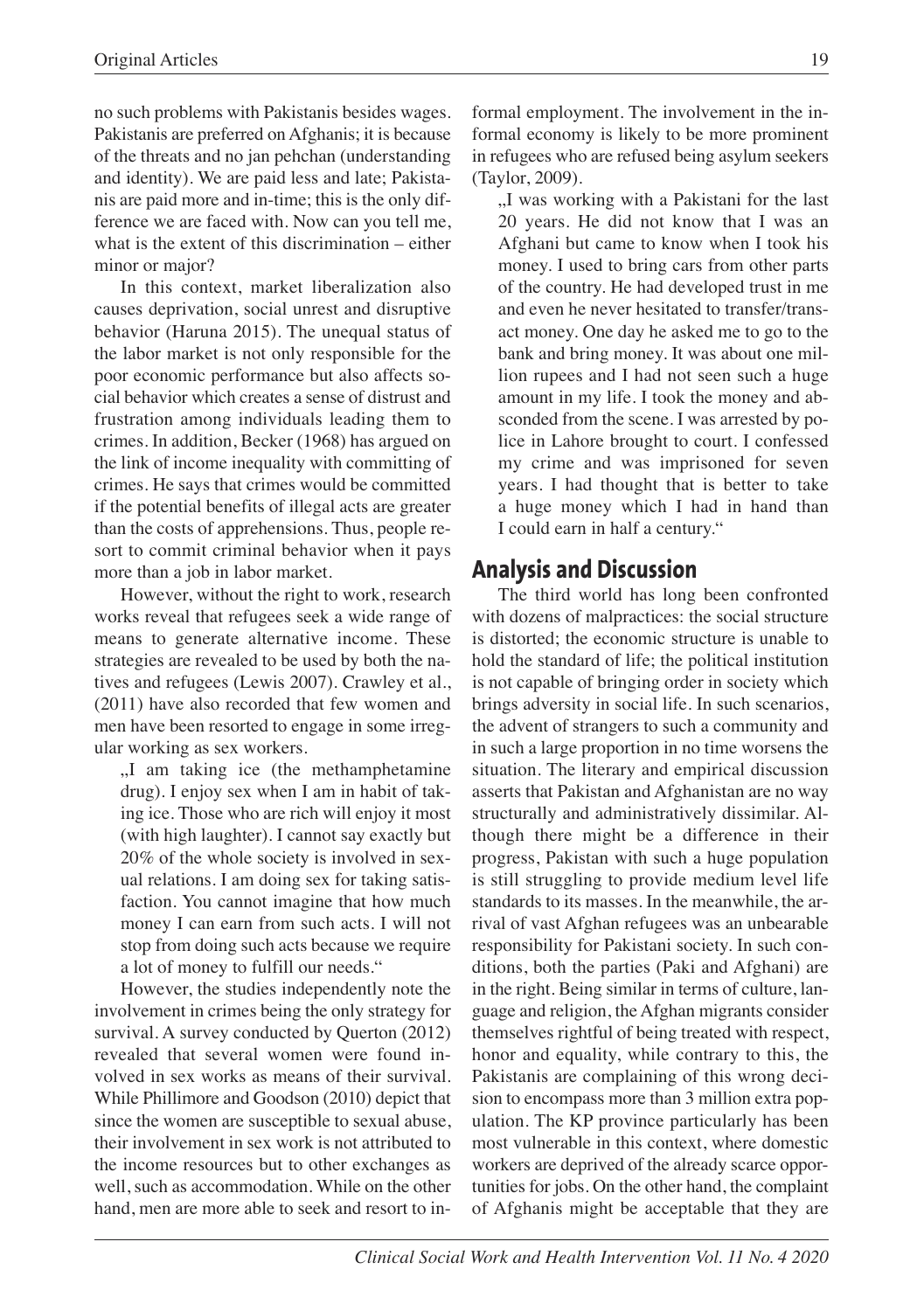treated beyond discrimination. Even human rights are also not available to them which compel them to indulge in unhealthy and criminal conducts. Thus, saturation of the job market results in scarcity of employment. Afghans offer jobs at low wages, where the self-esteem of locals has been threatened. They either remain jobless or come into confrontation with Afghanis to snatch their rights back.

# **Conclusion**

Transgression of borders through people's migrations from one place to another is a certified fact. It is either a need of people to move; a compulsion to meet some needs; to avoid some unpleasant threat. Such movements take place in dynamic situations which yield diverse results depending on the purpose of movement; the socio-cultural and economic and political conditions of both the countries (origin and destination); the socio-economic status of the mover.

The fact is evident that the movement that takes place in compulsion because of the sociopolitical and structural unrest in the countries of origin yields unpleasant results in the host countries. The immigrants are usually not welcomed, rather they enter the country either by force, or solicitation or illegally. All these parameters for movement of people are unwelcoming, which in turn put the immigrants into another challenging scenario to face. Both the local masses and governments do not let them live freely and rarely accept them being ordinary citizens having all rights and privileges.

Similarly, the current study has intended to identify the factors that restrict the integration and settlement of Afghan refugees in KP province. These migrants, although residing for more than 3 decades, are still faced with discriminatory practices and are yet to be accepted as general masses. These refugees are considered special masses who in the name special care, are dealt in special circumstances. The study found multiple reasons that these people confront in their of settlement and integration. The most deeply engraved parameter is the instability of Pakistani socio-political structure. The exponentially higher population of the country is living below standardized minimums of life combating with issues of destitution, joblessness, insufficient health services, security problems and extremism. In such scenarios, the advent of more than 3 million extra population in extremely pathetic conditions, was never easy for such a country which has been and is struggling hard to fulfill basic needs of its masses.

Consequently, issues emerged in settlement of these refugees as they were kept in isolation in the form of camps. This isolation created a distance between the locals and the migrants because there was a clash of expectation between both the parties. The migrants were expecting a welcoming and respectful approach, while the locals considered them as a burden and invaders on the already devastated economy and a threat to the scarcely available income resources. After spending several decades, they are still considered outsiders and kept at distance, which is no more acceptable to the migrants these days. This conflict of thoughts based on economic resources and settlement issues, led the outsiders to think differently and adopt some other ways to find solution. In this context, the rational choice approach of criminal studies was justified, that the Afghan refugees adopted the illegal ways to integrate themselves, which gave birth to a new kind of conflict between the arrivers and the receivers in terms of adjustment, integration, settlement and job market. The study reveals that the continuation of such struggle between both segments might result into actual conflict (which in many instances has taken place) and might lead to a new argument of forceful settlement of these refugees.

# **References:**

- 1. BECKER GS (1968) Crime and punishment: An economic approach. Journal of Political Economy, Vol. 76 (2), pp. 169–217.
- 2. CARTER T, POLEVYCHOK C, FRIESEN, A, OSBORNE J (2008) The housing circumstances of recently arrived refugees: The Winnipeg Experience. Report presented to the Prairie Metropolis Center, Edmonton, AB. Retrieved on February 21, 2019, from http://pcerii.metropolis.net/frameset\_e.html
- 3. CHOUDHRY UK, JANDU S, MAHAL J, SINGH R, SOHI-PABLA H, MUTTA B (2002) Health promotion and participatory action research with South Asian women. Journal of Nursing Scholarship, Vol. 34 (1), pp. 75-81.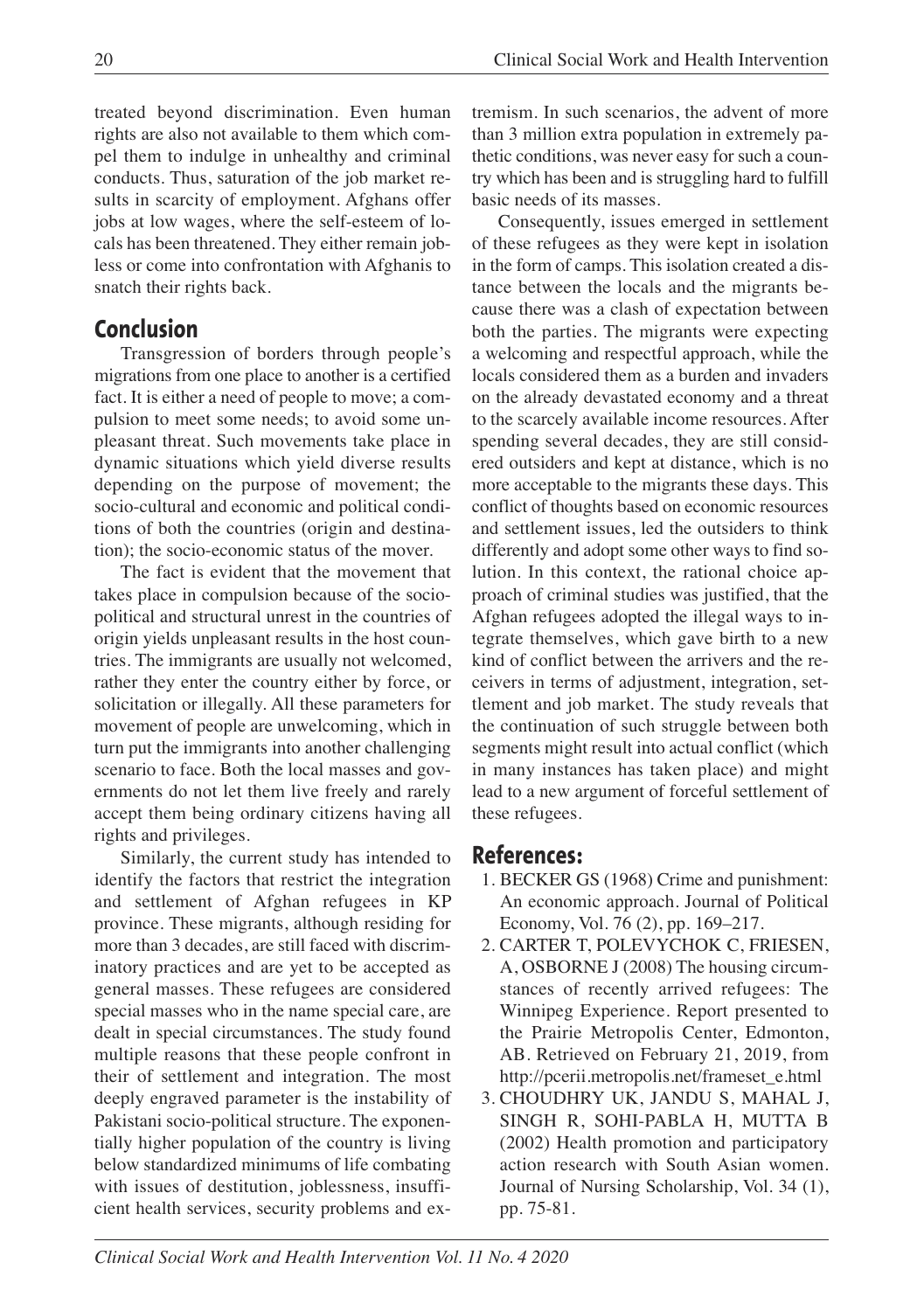- 4. COLIC-PEISKER V, TILBURY F (2003) Active and passive resettlement: The influence of support services and refugees' own resources on resettlement style, International Migration, Vol.41 (5), pp.61–92.
- 5. CRAWLEY H, HEMMINGS J, PRICE N (2011) Coping with Destitution: Survival and Livelihood Strategies of Refused Asylum Seekers Living in the UK. Swansea: Centre for Migration Policy Research (CMPR).
- 6. ENNS R (2008). Recent housing experiences of immigrants in Winnipeg, Edmonton, and Calgary. Paper presented at the Prairie Metropolis Centre, Edmonton Research Symposium, Edmonton, AB, Canada.
- 7. GORDON (2000) Criminal business organizations, street gangs and 'wanna-be' groups: A Vancouver perspective. Canadian Journal of Criminology, Vol. 42 (1), pp. 39-60.
- 8. HARUNAA (2015) Joblessness and the State Policy on Violent Crime: Impacts of Motorcycles Banning In Damaturu Yobe State, Nigeria. International Journal of Advanced Research in Management and Social Science, Vol. 4 (10), pp. 152-168.
- 9. JUREIDINI R (2009) Irregular Workers in Egypt: Migrant and Refugee Domestic Workers. International Journal on Multicultural Societies, Vol. 11(1), pp. 75-90.
- 10. KHAN A (2017) Afghan Refugees in Pakistan. Institute of Strategic Studies.
- 11. KOSER K (2010) Introduction: International Migration and Global Governance, Global governance, Vol. 16 (3), pp. 301-315.
- 12. LEWIS H (2007) Destitution in Leeds: The Experiences of People Seeking Asylum and Supporting Agencies. Yorkshire, Joseph Rowntree Charitable Trust.
- 13. MACKAY T, TAVARES T (2005) Building hope: Appropriate programming for adolescent and young adult newcomers of war-affected backgrounds and Manitoba Schools. Winnipeg, MB: Manitoba Education, Citizenship and Youth.
- 14. MBERU BU, EZEH AC, CHEPNGENO LANGAT G, KIMANI J, OTI S (2013) Family ties and urban–rural linkages among older migrants in Nairobi informal settlements. Population, Space and Place, Vol. 19 (3), pp. 275-293.
- 15. MCCOLL H, MCKENZIE K, BHUI K

(2008) Mental healthcare of asylum-seekers and refugees, Advances in Psychiatric Treatment, Vol.14 (6), pp. 452–459.

- 16. MENJIVAR C, LAKHANI S M (2016) Transformative Effects of Immigration Law: Immigrants' Personal and Social Metamorphoses through Regularization. American Journal of Sociology, Vol. 121 (6), pp. 1818- 1855.
- 17. MENVIS B (2010) Inside the Kebab Shop & Outside of Society; Turkish immigrants working in fast food sector in Sweden and their Integration. MA Thesis, Department of Social Work, Gothenburg University. Retrieved on March 6, 2019, from https://gupea. ub.gu.se/bitstream/2077/25311/1/gupea\_207 7\_25311\_1.pdf
- 18. MICHEL J (2004) Identity development of young women from Haitian immigrant families in the United States: A qualitative exploratory study. Dissertation Abstracts International. Section B: The Physical Sciences & Engineering, 64, 9B (UMI No. 4626).
- 19. MURDIE RA (2008) Pathways to housing: The experiences of sponsored refugees and refugee claimants in accessing permanent housing in Toronto. Journal of International Migration and Integration, Vol. 9 (1), pp. 81- 101.
- 20. OUCHO AL, Williams AD (2005) Challenges and solutions to migrant integration, diversity and social cohesion in Africa. African Migration and Development Policy Centre.
- 21. PAVLI A, MALTEZOU H (2017) Health problems of newly arrived migrants and refugees in Europe, Journal of Travel Medicine, Vol. 24 (4), pp. 1–8.
- 22. PHILLIMORE J, GOODSON L (2010) Failing to adapt: institutional barriers to RCOs engagement in transformation of social welfare, Social Policy and Society, Vol. 9(2), pp. 1–12.
- 23. QUERTON C (2012) I Feel like as a Woman I'm not Welcome: A Gender Analysis of UK Asylum Law, Policy and Practice. London, Asylum Aid.
- 24. RICHMOND A (1994) Global Apartheid: Refugees, Racism and the New World Order. Toronto: Oxford.
- 25. ROSSITER JM, ROSSITER RK (2009). Im-